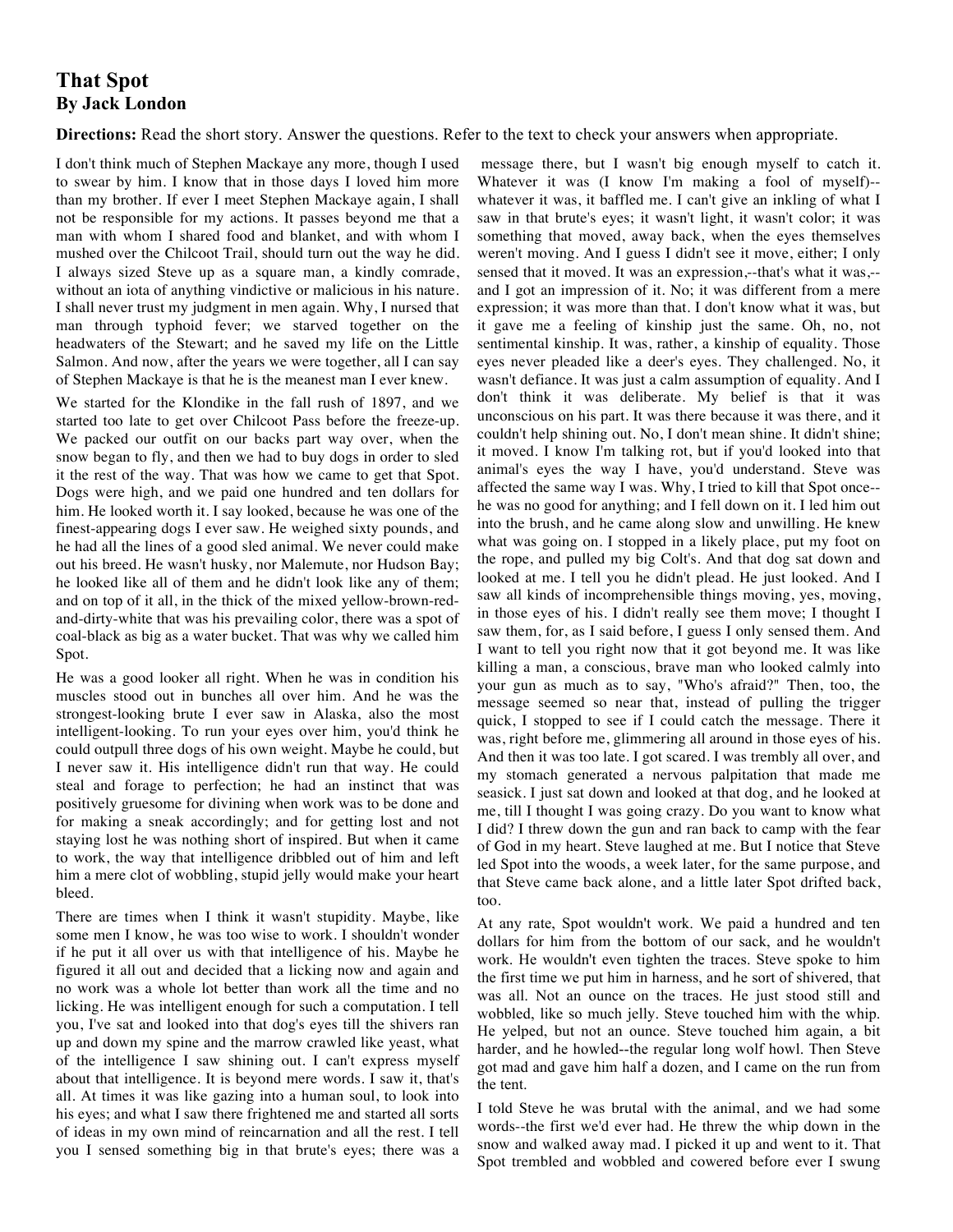the lash, and with the first bite of it he howled like a lost soul. Next he lay down in the snow. I started the rest of the dogs, and they dragged him along, while I threw the whip into him. He rolled over on his back and bumped along, his four legs waving in the air, himself howling as though he was going through a sausage machine. Steve came back and laughed at me, and I apologized for what I'd said.

There was no getting any work out of that Spot; and to make up for it, he was the biggest pig-glutton of a dog I ever saw. On top of that, he was the cleverest thief. These was no circumventing him. Many a breakfast we went without our bacon because Spot had been there first. And it was because of him that we nearly starved to death up the Stewart. He figured out the way to break into our meat cache, and what he didn't eat, the rest of the team did. But he was impartial. He stole from everybody. He was a restless dog, always very busy snooping around or going somewhere. And there was never a camp within five miles that he didn't raid. The worst of it was that they always came back on us to pay his board bill, which was just, being the law of the land; but it was mighty hard on us, especially that first winter on the Chilcoot, when we were busted, paying for whole hams and sides of bacon that we never ate. He could fight, too, that Spot. He could do everything but work. He never pulled a pound, but he was the boss of the whole team. The way he made those dogs stand around was an education. He bullied them, and there was always one or more of them fresh-marked with his fangs. But he was more than a bully. He wasn't afraid of anything that walked on four legs; and I've seen him march, single-handed, into a strange team, without any provocation whatever, and put the kibosh on the whole outfit. Did I say he could eat? I caught him eating the whip once. That's straight. He started in at the lash, and when I caught him he was down to the handle, and still going.

But he was a good looker. At the end of the first week we sold him for seventy-five dollars to the Mounted Police. They had experienced dog drivers, and we knew that by the time he'd covered the six hundred miles to Dawson he'd be a good sled dog. I say we knew, for we were just getting acquainted with that Spot. A little later we were not brash enough to know anything where he was concerned. A week later we woke up in the morning to the dangedest dog fight we'd ever heard. It was that Spot come back and knocking the team into shape. We ate a pretty depressing breakfast, I can tell you; but cheered up two hours afterward when we sold him to an official courier, bound in to Dawson with government dispatches. That Spot was only three days in coming back, and, as usual, celebrated his arrival with a rough-house.

We spent the winter and spring, after our own outfit was across the pass, freighting other people's outfits; and we made a fat stake. Also, we made money out of Spot. If we sold him once, we sold him twenty times. He always came back, and no one asked for their money. We didn't want the money. We'd have paid handsomely for any one to take him off our hands for keeps. We had to get rid of him, and we couldn't give him away, for that would have been suspicious.

But he was such a fine looker that we never had any difficulty in selling him. "Unbroke," we'd say, and they'd pay any old price for him. We sold him as low as twenty-five dollars, and once we got a hundred and fifty for him. That particular party returned him in person, refused to take his money back, and the way he

abused us was something awful. He said it was cheap at the price to tell us what he thought of us; and we felt he was so justified that we never talked back. But to this day I've never quite regained all the old self-respect that was mine before that man talked to me.

When the ice cleared out of the lakes and river, we put our outfit in a Lake Bennet boat and started for Dawson. We had a good team of dogs, and of course we piled them on top the outfit. That Spot was along--there was no losing him; and a dozen times, the first day, he knocked one or another of the dogs overboard in the course of fighting with them. It was close quarters, and he didn't like being crowded.

"What that dog needs is space," Steve said the second day. "Let's maroon him."

We did, running the boat in at Caribou Crossing for him to jump ashore. Two of the other dogs, good dogs, followed him; and we lost two whole days trying to find them. We never saw those two dogs again; but the quietness and relief we enjoyed made us decide, like the man who refused his hundred and fifty, that it was cheap at the price. For the first time in months Steve and I laughed and whistled and sang. We were as happy as clams. The dark days were over. The nightmare had been lifted. That Spot was gone.

Three weeks later, one morning, Steve and I were standing on the river bank at Dawson. A small boat was just arriving from Lake Bennett. I saw Steve give a start, and heard him say something that was not nice and that was not under his breath. Then I looked; and there, in the bow of the boat, with ears pricked up, sat Spot. Steve and I sneaked immediately, like beaten curs, like cowards, like absconders from justice. It was this last that the lieutenant of police thought when he saw us sneaking. He surmised that there were law officers in the boat who were after us. He didn't wait to find out, but kept us in sight, and in the M.&.M. saloon got us in a corner. We had a merry time explaining, for we refused to go back to the boat and meet Spot; and finally he held us under guard of another policeman while he went to the boat. After we got clear of him, we started for the cabin, and when we arrived, there was that Spot sitting on the stoop waiting for us. Now how did he know we lived there? There were forty thousand people in Dawson that summer, and how did he savvy our cabin out of all the cabins? How did he know we were in Dawson, anyway? I leave it to you. But don't forget what I have said about his intelligence and that immortal something I have seen glimmering in his eyes.

There was no getting rid of him any more. There were too many people in Dawson who had bought him up on Chilcoot, and the story got around. Half a dozen times we put him on board steamboats going down the Yukon; but he merely went ashore at the first landing and trotted back up the bank. We couldn't sell him, we couldn't kill him (both Steve and I had tried), and nobody else was able to kill him. He bore a charmed life. I've seen him go down in a dog fight on the main street with fifty dogs on top of him, and when they were separated, he'd appear on all his four legs, unharmed, while two of the dogs that had been on top of him would be lying dead.

I saw him steal a chunk of moose meat from Major Dinwiddie's cache so heavy that he could just keep one jump ahead of Mrs. Dinwiddie's squaw cook, who was after him with an ax. As he went up the hill, after the squaw gave out, Major Dinwiddie himself came out and pumped his Winchester into the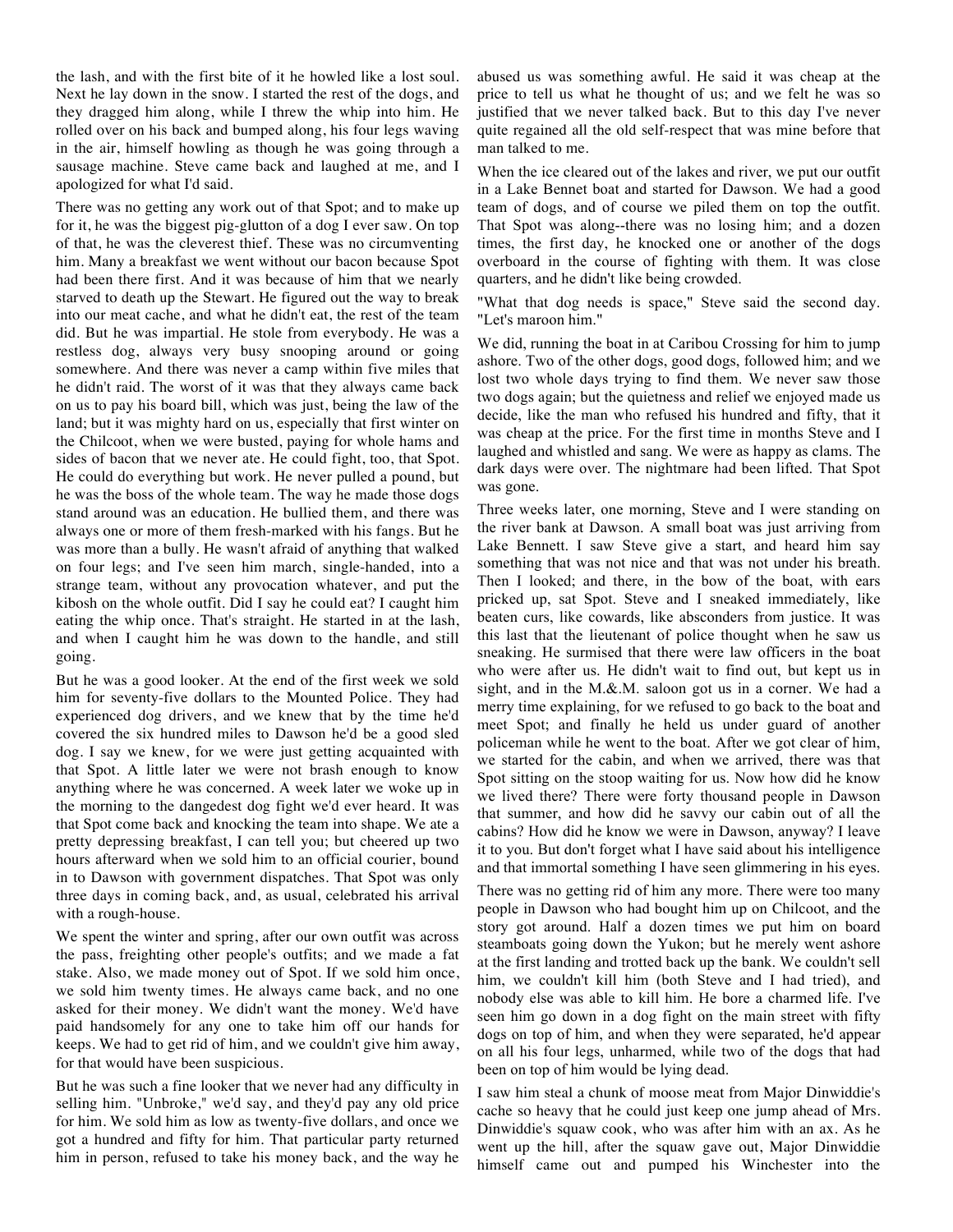landscape. He emptied his magazine twice, and never touched that Spot. Then a policeman came along and arrested him for discharging firearms inside the city limits. Major Dinwiddie paid his fine, and Steve and I paid him for the moose meat at the rate of a dollar a pound, bones and all. That was what he paid for it. Meat was high that year.

I am only telling what I saw with my own eyes. And now I'll tell you something, also. I saw that Spot fall through a water hole. The ice was three and a half feet thick, and the current sucked him under like a straw. Three hundred yards below was the big water hole used by the hospital. Spot crawled out of the hospital water hole, licked off the water, bit out the ice that had formed between his toes, trotted up the bank, and whipped a big Newfoundland belonging to the Gold Commissioner.

In the fall of 1898, Steve and I poled up the Yukon on the last water, bound for Stewart River. We took the dogs along, all except Spot. We figured we'd been feeding him long enough. He'd cost us more time and trouble and money and grub than we'd got by selling him on the Chilcoot--especially grub. So Steve and I tied him down in the cabin and pulled our freight. We camped that night at the mouth of Indian River, and Steve and I were pretty facetious over having shaken him. Steve was a funny cuss, and I was just sitting up in the blankets and laughing when a tornado hit camp. The way that Spot walked into those dogs and gave them what-for was hair-raising. Now how did he get loose? It's up to you. I haven't any theory. And how did he get across the Klondike River? That's another facer. And anyway, how did he know we had gone up the Yukon? You see, we went by water, and he couldn't smell our tracks. Steve and I began to get superstitious about that dog. He got on our nerves, too; and, between you and me, we were just a mite afraid of him.

The freeze-up came on when we were at the mouth of Henderson Creek, and we traded him off for two sacks of flour to an outfit that was bound up White River after copper. Now that whole outfit was lost. Never trace nor hide nor hair of men, dogs, sleds, or anything was ever found. They dropped clean out of sight. It became one of the mysteries of the country. Steve and I plugged away up the Stewart, and six weeks afterward that Spot crawled into camp. He was a perambulating skeleton, and could just drag along; but he got there. And what I want to know is who told him we were up the Stewart? We could have gone a thousand other places. How did he know? You tell me, and I'll tell you.

No losing him. At the Mayo he started a row with an Indian dog. The buck who owned the dog took a swing at Spot with an ax, missed him, and killed his own dog. Talk about magic and turning bullets aside--I, for one, consider it a blamed sight harder to turn an ax aside with a big buck at the other end of it. And I saw him do it with my own eyes. That buck didn't want to kill his own dog. You've got to show me.

I told you about Spot breaking into our meat cache. It was nearly the death of us. There wasn't any more meat to be killed, and meat was all we had to live on. The moose had gone back several hundred miles and the Indians with them.

There we were. Spring was on, and we had to wait for the river to break. We got pretty thin before we decided to eat the dogs, and we decided to eat Spot first. Do you know what that dog did? He sneaked. Now how did he know our minds were made up to eat him? We sat up nights laying for him, but he never came back, and we ate the other dogs. We ate the whole team.

And now for the sequel. You know what it is when a big river breaks up and a few billion tons of ice go out, jamming and milling and grinding. Just in the thick of it, when the Stewart went out, rumbling and roaring, we sighted Spot out in the middle. He'd got caught as he was trying to cross up above somewhere. Steve and I yelled and shouted and ran up and down the bank, tossing our hats in the air. Sometimes we'd stop and hug each other, we were that boisterous, for we saw Spot's finish. He didn't have a chance in a million. He didn't have any chance at all. After the ice-run, we got into a canoe and paddled down to the Yukon, and down the Yukon to Dawson, stopping to feed up for a week at the cabins at the mouth of Henderson Creek. And as we came in to the bank at Dawson, there sat that Spot, waiting for us, his ears pricked up, his tail wagging, his mouth smiling, extending a hearty welcome to us. Now how did he get out of that ice? How did he know we were coming to Dawson, to the very hour and minute, to be out there on the bank waiting for us?

The more I think of that Spot, the more I am convinced that there are things in this world that go beyond science. On no scientific grounds can that Spot be explained. It's psychic phenomena, or mysticism, or something of that sort, I guess. The Klondike is a good country. I might have been there yet, and become a millionaire, if it hadn't been for Spot. He got on my nerves. I stood him for two years altogether, and then I guess my stamina broke. It was the summer of 1899 when I pulled out. I didn't say anything to Steve. I just sneaked. But I fixed it up all right. I wrote Steve a note, and enclosed a package of "rough-on-rats," telling him what to do with it. I was worn down to skin and bone by that Spot, and I was that nervous that I'd jump and look around when there wasn't anybody within hailing distance. But it was astonishing the way I recuperated when I got quit of him. I got back twenty pounds before I arrived in San Francisco, and by the time I'd crossed the ferry to Oakland I was my old self again, so that even my wife looked in vain for any change in me.

Steve wrote to me once, and his letter seemed irritated. He took it kind of hard because I'd left him with Spot. Also, he said he'd used the "rough-on-rats," per directions, and that there was nothing doing. A year went by. I was back in the office and prospering in all ways--even getting a bit fat. And then Steve arrived. He didn't look me up. I read his name in the steamer list, and wondered why. But I didn't wonder long. I got up one morning and found that Spot chained to the gate-post and holding up the milkman. Steve went north to Seattle, I learned, that very morning. I didn't put on any more weight. My wife made me buy him a collar and tag, and within an hour he showed his gratitude by killing her pet Persian cat. There is no getting rid of that Spot. He will be with me until I die, for he'll never die. My appetite is not so good since he arrived, and my wife says I am looking peaked. Last night that Spot got into Mr. Harvey's hen house (Harvey is my next door neighbor) and killed nineteen of his fancy-bred chickens. I shall have to pay for them. My neighbors on the other side quarreled with my wife and then moved out. Spot was the cause of it. And that is why I am disappointed in Stephen Mackaye. I had no idea he was so mean a man.